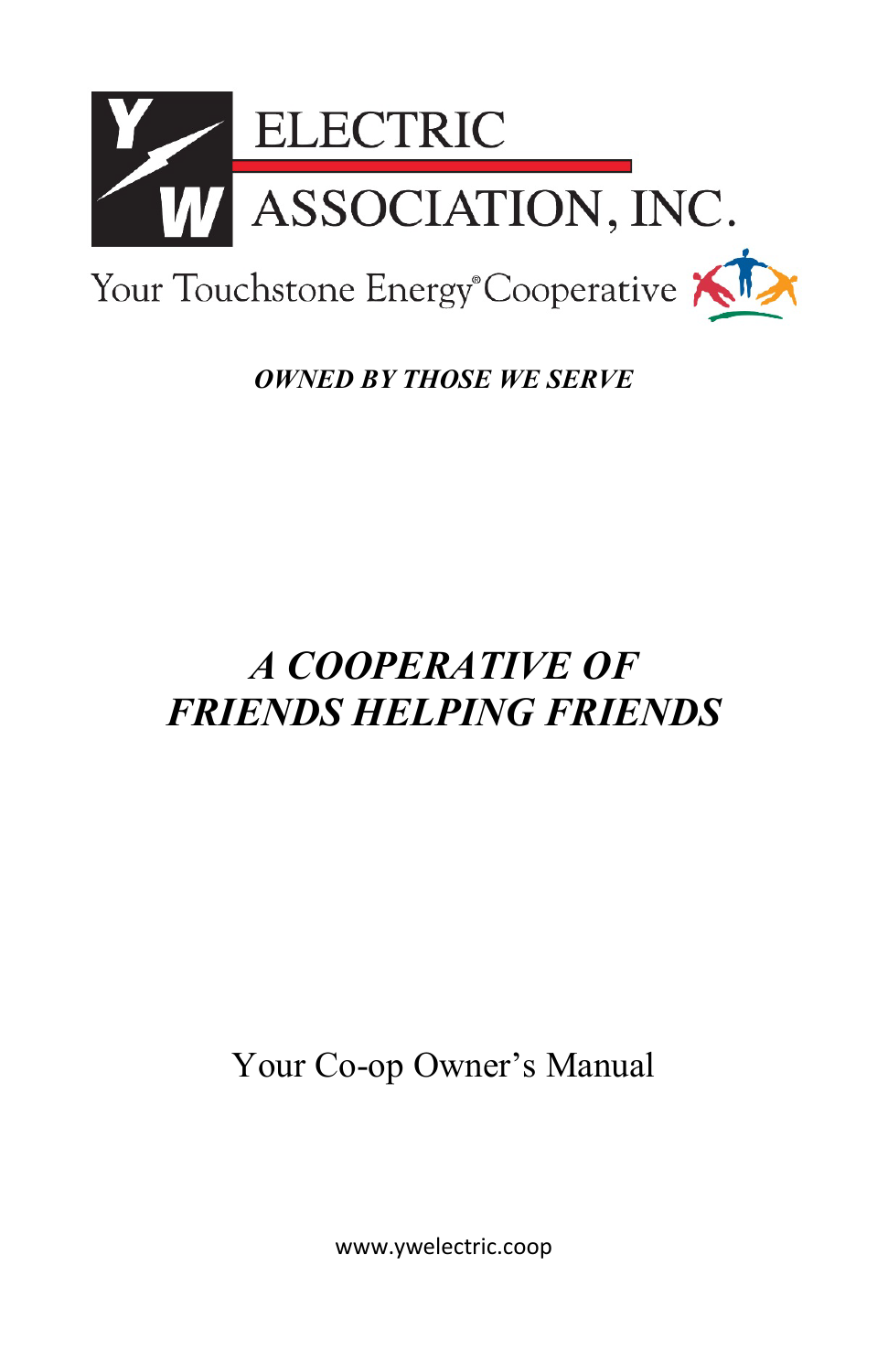# **You help elect the Board of Directors who make the policies for the operation of your electric cooperative.**

**A cooperative** is an enterprise that belongs to the people who use its services, the control of which rests with all the members and the gains of which are distributed to the members in proportion to the use they make of its services.

**A cooperative** is consumer-owned and business-managed, and pays the same required taxes as any other business.

**Y-W Electric Association, Inc**., operations are carried out under the policies established by a nine-member board of directors, elected by district. Each member of the board is an active member of the cooperative, who obtains electricity from the cooperative, and is just as interested in the quality of service as anyone.

**You and other members** determine who the directors will be. They are elected during the cooperative's Annual Meeting. Each membership of the cooperative has one vote, so your choice in the board, policies, and operations of Y-W Electric Association is just as strong as that of any other member.

**Electric cooperatives** were originally formed because other electric companies would not serve rural areas. The people banded together, created their own legal entity and served themselves with electricity through the cooperative method of our free enterprise system.

**Y-W Electric** began operations in 1948 with 978 members and served 72 miles of line. We are proud to say that we have grown to serve approximately 3,700 members with 8,850 meters and cover 3,950 miles of line.

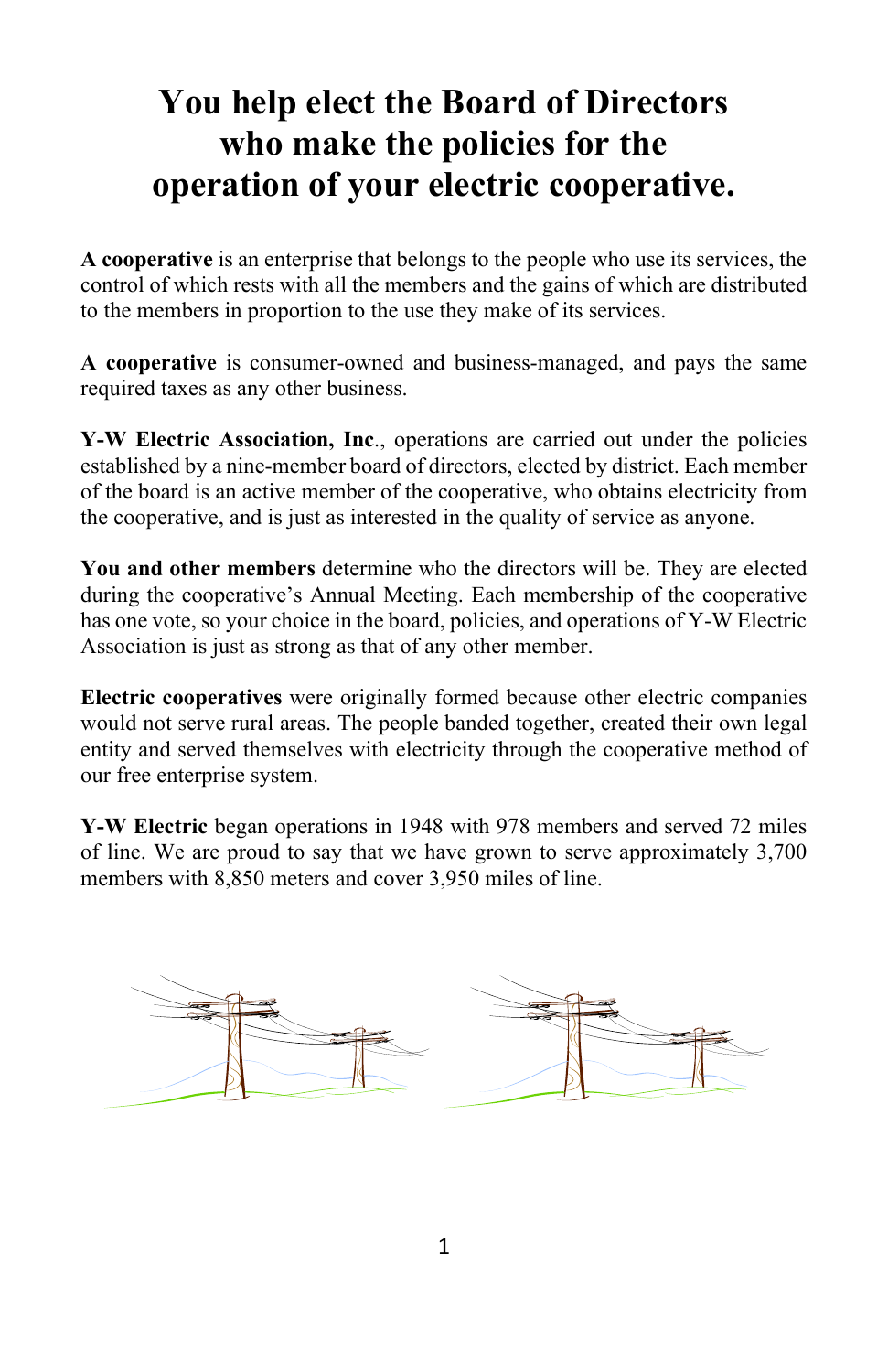# You share in the cooperative's margins By **Capital Credits**

The profits of the organization are returned to the consumers in the form of capital credits, in proportion to patronage. Since all revenue above the cost of doing business is returned to the consumers, a cooperative is a nonprofit organization. Each year, capital credits are allocated. You will be notified of your allocated share by mail. Capital credits are refunded under board direction on a revolving basis. Y-W also refunds capital credits to estates.

Capital credits are one of the features of a rural electric cooperative that make us different from other types of electric utilities.

A cooperative operates for the purpose of rendering a service to its consumers. It is not organized to return large monetary profits to its members.

### **Electrical Terms**

**Watt:** Unit for measuring the capacity of electricity to do work. It may be compared to another unit for measuring work power. 1 horsepower  $= 746$  Watts

**Kilowatt:** 1000 Watts (kilo = 1000)

**kW:** (Demand) the rate at which the kilowatt-hours flow through the meter during a period of time.

**kWh:** (Energy) Unit of measure of the total work done. Average kW demand times number of hours.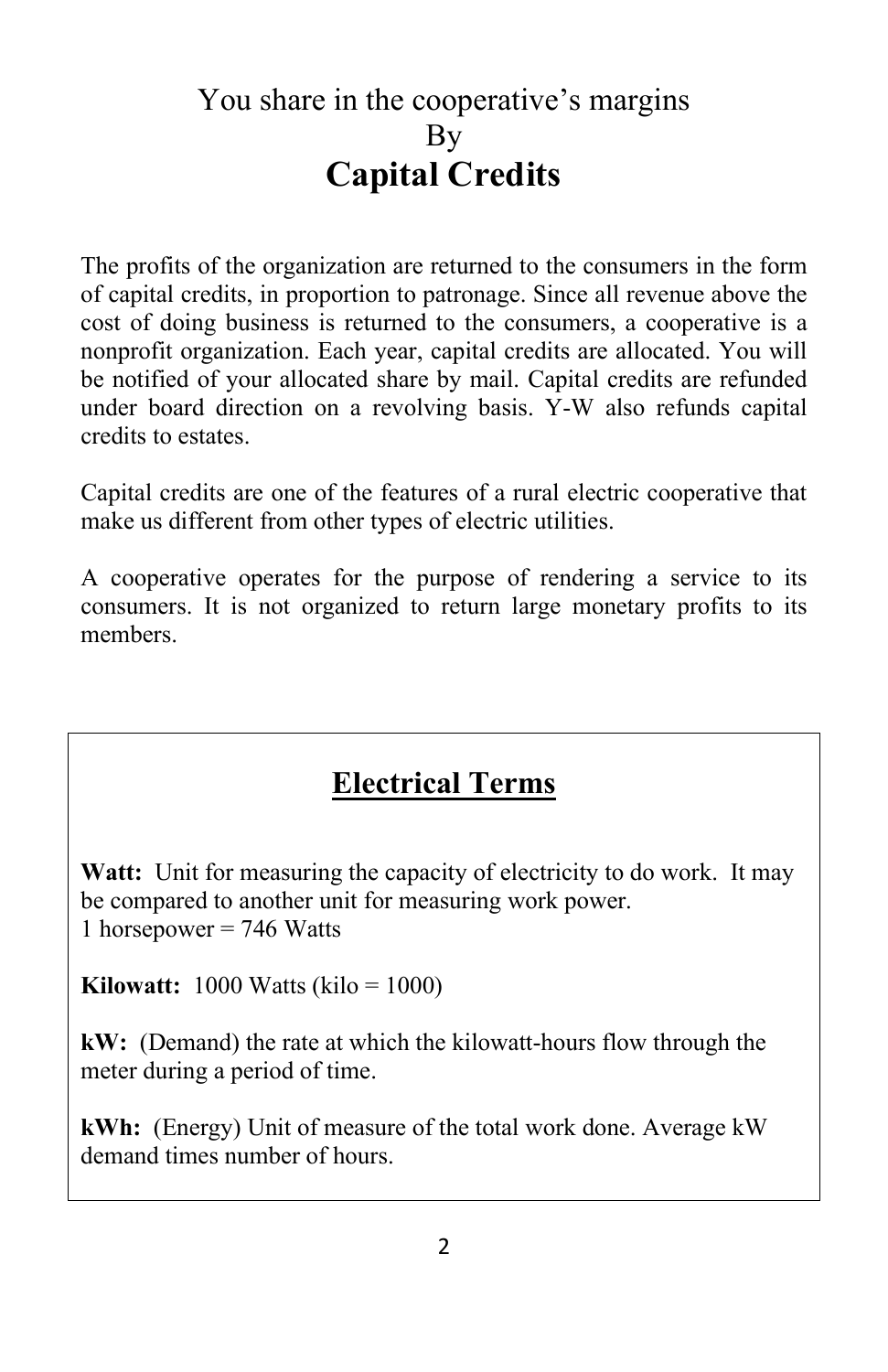# **Power Outages:**



Please give clear directions to the location of the outage.

Please be assured that Y-W Electric personnel are working as rapidly as possible dispatching crews and answering telephones to get your service restored.

To expedite the process, please give the following information: name, physical address and telephone number.

> **Telephone Numbers: Akron area: 970-345-2291 Outside the Akron area: 1-800-660-2291**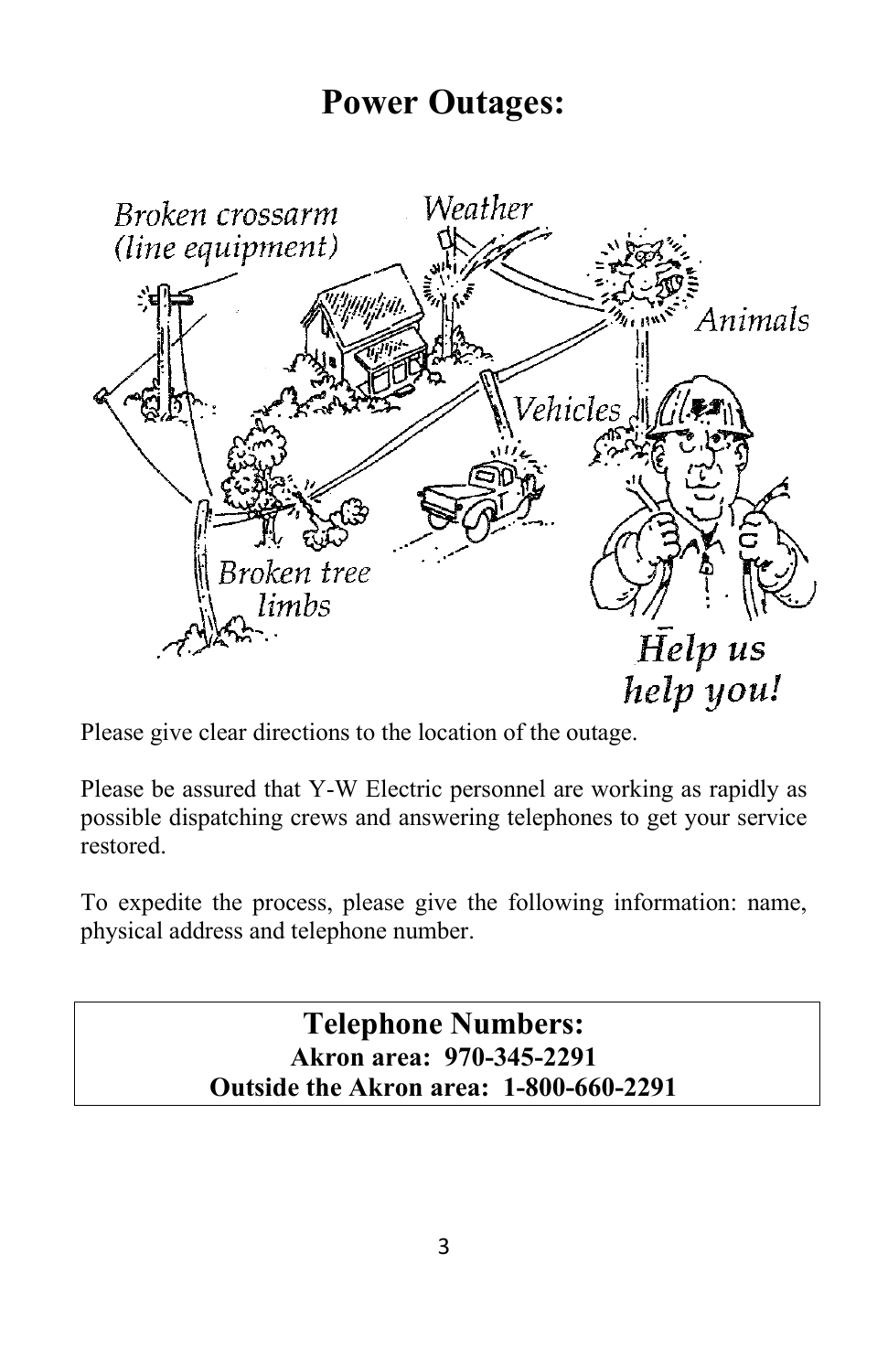Information about Y-W Electric Association, Inc. and the programs offered can be obtained by accessing our website located at [www.ywelectric.coop.](http://www.ywelectric.coop/)

You can get up-to-date information on:

Annual Meeting Rebates Board Agendas & Minutes Board of Directors & Districts Announcements Scholarships & Youth Camp

Y-W Electric also publishes information in the Colorado Country Life.

# **Special Services Offered**

#### **Assistance:**

To your community in economic development.

#### **Powerline Safety Demonstrations**:

To clubs, schools, or any organization or business.

#### **Energy Usage Audits**:

To assist in analyzing your home energy usage.

#### **Heating Loss Calculations**:

To assist you in buying the properly sized heating unit.

#### **Energy Efficiency Rebates**:

Offered on appliances, motors, double-throw switches, water heaters, LED bulbs, etc.

#### **Y-W sells water heaters, light bulbs, BBQ grills, and other electrical equipment**.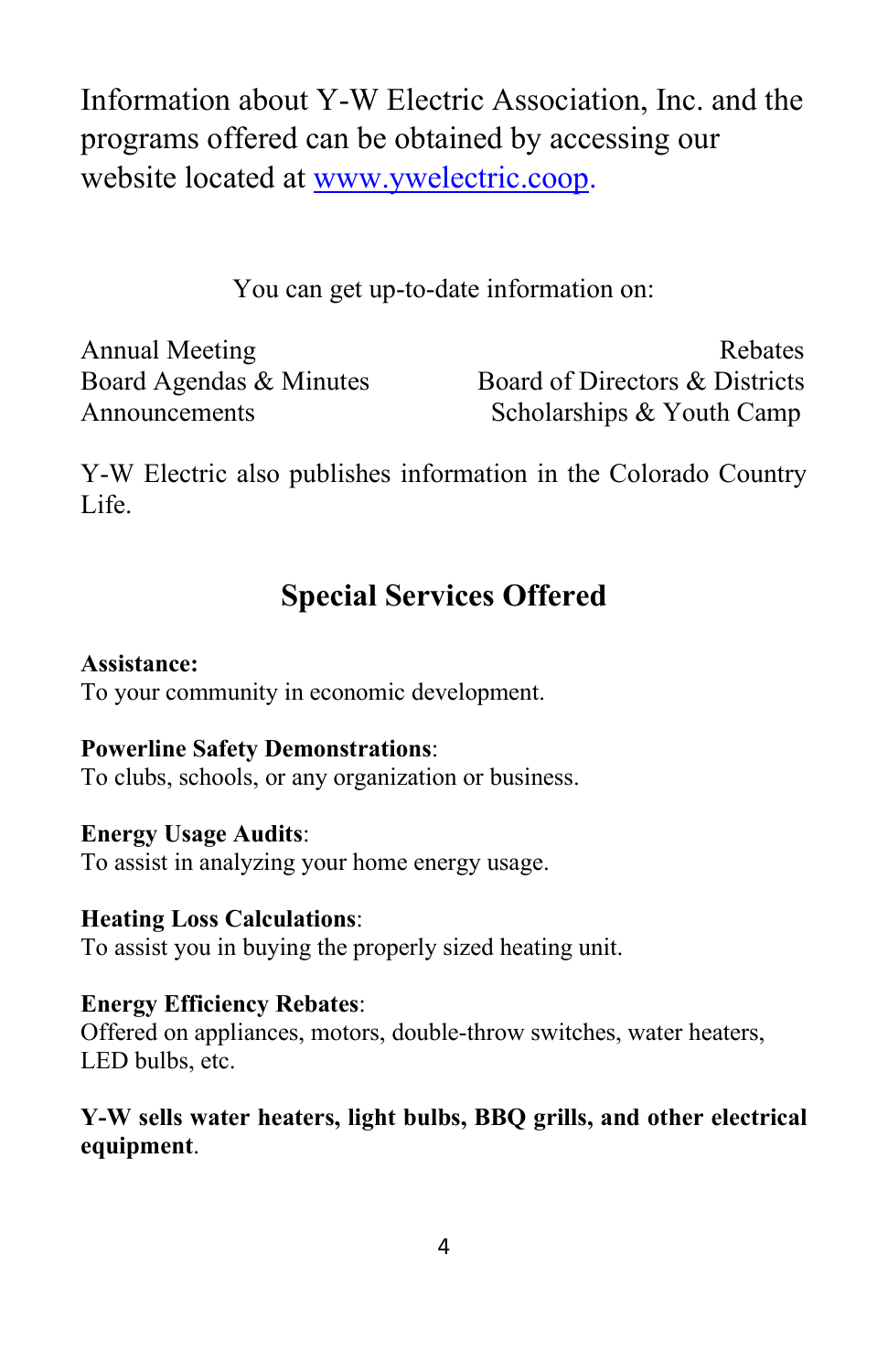### **BILLING INFORMATION**

**Insufficient Funds Check**………………………………… \$35.00

If a check is returned NSF, the consumer will be contacted. Arrangements for payment of the check amount and fees will be made at that time. If three returned checks are received from a consumer in a 12-month period, payment of all electric bills for the next 12-month period must be made by cash, cashier's check, credit/debit card, or money order. If payment is not received in one of these four ways, your service may be disconnected. When a consumer is placed on a cash basis, a deposit will be required.

**Delinquent Accounts** - Bills are delinquent if not paid by the  $5<sup>th</sup>$  of the month, at which time a Delinquent Notice will be mailed. If the balance is not paid within 10 days of the mailing of the Delinquent Notice, the service will be subject to disconnection. In the event a trip is made to collect the amount due or to contact the consumer regarding payment, a contact fee of \$35.00 will be added to the total amount due. If re-connection is requested outside regular business hours, or on weekends or holidays, an after-hours charge may be required in addition to the other charges.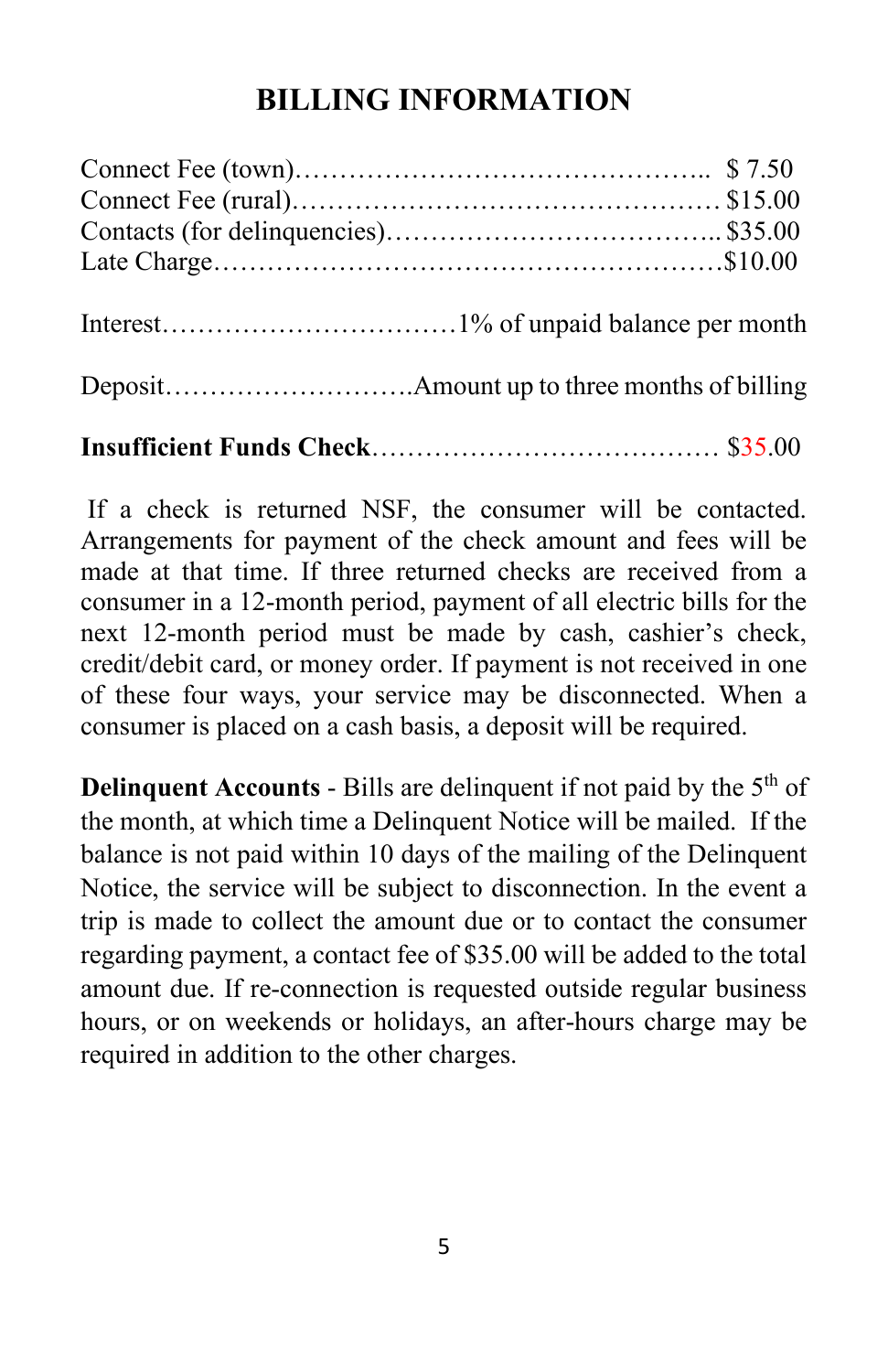# **BILLING PROGRAMS OFFERED**

**Budget Billing –** This plan is available to residential electric consumers. Under this plan, you can spread charges for service into eleven equal monthly payments, with the catch-up payment in December.

**Automatic Bank Payment –** This allows you a convenient, prompt, hassle-free method of paying electric bills each month. By signing up, you agree to allow Y-W to draw a payment from your personal checking account each month to pay the amount due. We also offer recurring credit/debit card payments.

**E-Bill Options** – This allows consumers to access their account through Y-W Electric's website at https://www.ywelectric.coop. Payments can be made, usage history is available, and billing questions can be submitted electronically.

### **Third Party Notification for Discontinuance of Service**

The Public Utilities Commission for the state of Colorado has passed a decision regarding discontinuance of service known as Rule 13. This requires the utility to furnish a third-party notification form to all consumers. This form will be used to notify a third-party at the time delinquent notices are mailed. Each consumer will be responsible for returning a third-party notification form to the utility if they wish to have a third-party notified. This form shall be signed by both the consumer (or legal guardian) and the third-party to be notified in the event of possible discontinuance of service.

This rule shall not apply where a bypass is discovered on a consumer's premises, or in the case of a consumer utilizing service in such a manner as to make it dangerous for occupants of the premises, thus making an immediate discontinuance of service imperative.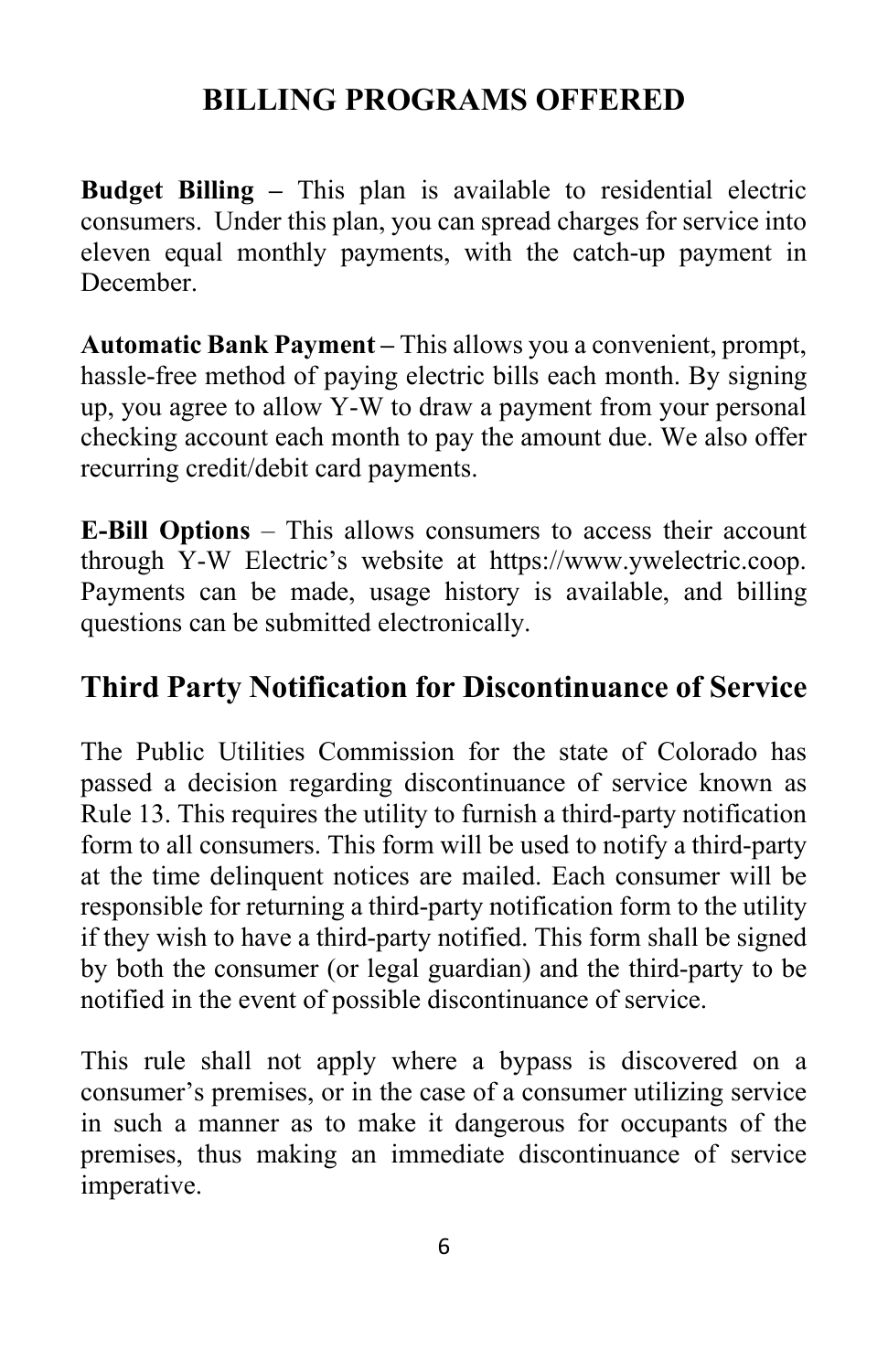Y-W Electric has available for all consumers a Third-Party Notification Form. This form is available upon request or on our website.

**Prepay Metering –** This allows a consumer to begin service by prepaying for usage. No deposit required and no monthly bill or due date. It's a "pay as you go" service. An agreement between the consumer and YW Electric must be signed before the Prepay Metering goes into effect.

### **HOLIDAYS OBSERVED**

| (and the day after) |
|---------------------|
|                     |

*In the event a holiday occurs on Saturday, the preceding Thursday or Friday will be observed depending on Coop hours, and, if the holiday is on Sunday, the following Monday will be observed. If the holiday is on a Friday during Daylight Savings hours, the preceding Thursday will be observed.*

> **Y-W Electric Association, Inc. PO Box Y 26862 US Highway 34 Akron, CO 80720 970-345-2291 800-660-2291**

> > **www.ywelectric.coop**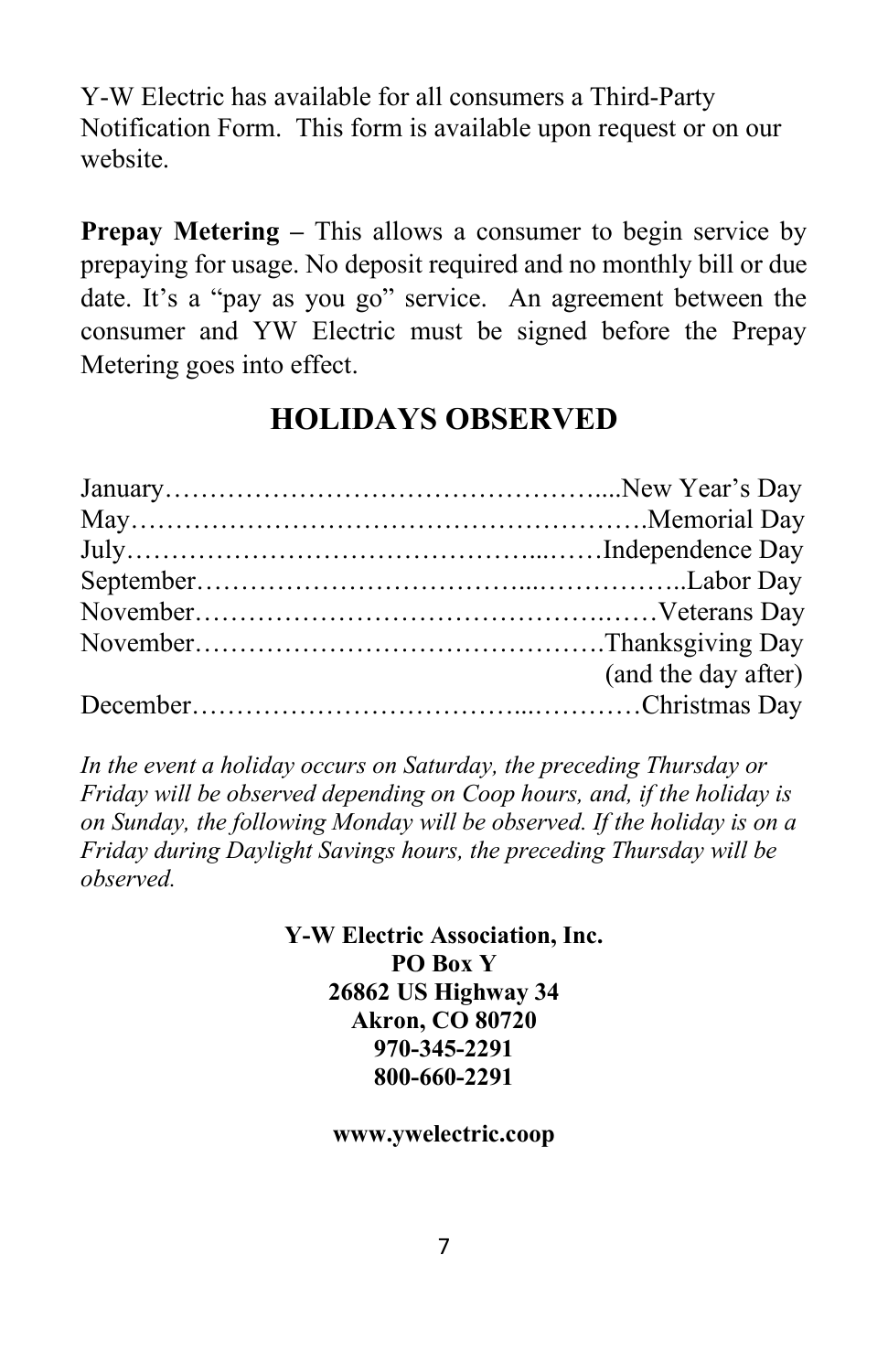

**Office Hours: During Daylight Savings Time 7:00 a.m. – 5:30 p.m. Monday – Thursday During Standard Time 8:00 a.m. – 5:00 p.m. Monday - Friday**